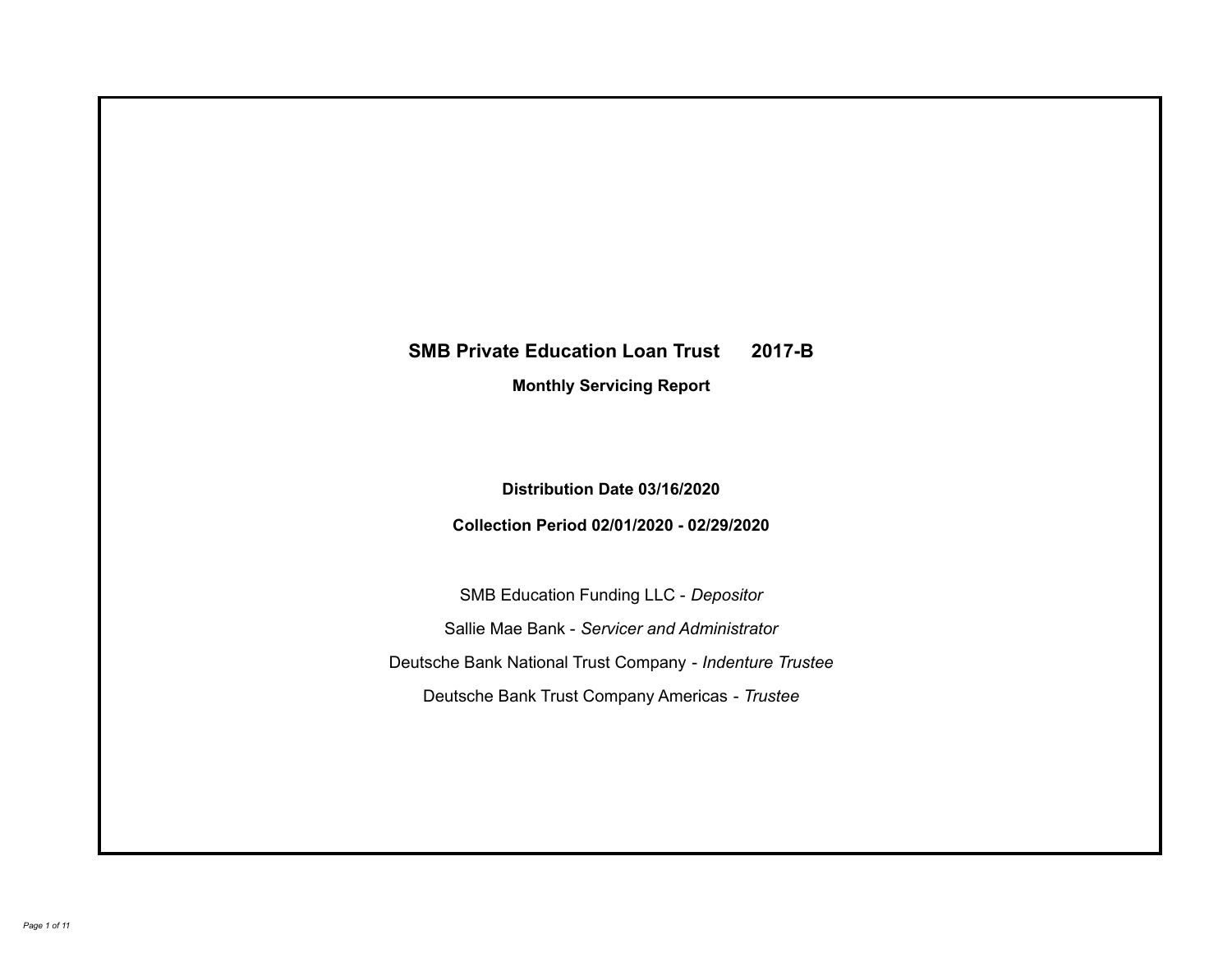| А           | <b>Student Loan Portfolio Characteristics</b>                  | <b>Settlement Date</b><br>11/08/2017 | 01/31/2020            | 02/29/2020            |
|-------------|----------------------------------------------------------------|--------------------------------------|-----------------------|-----------------------|
|             | <b>Principal Balance</b>                                       | \$701,477,893.40                     | \$509,017,786.30      | \$500,103,650.96      |
|             | Interest to be Capitalized Balance                             | 46,726,543.99                        | 28,937,215.69         | 28, 188, 876. 14      |
|             | Pool Balance                                                   | \$748,204,437.39                     | \$537,955,001.99      | \$528,292,527.10      |
|             | Weighted Average Coupon (WAC)                                  |                                      |                       |                       |
|             | WAC1 (Contractual Interest Rate on the Loan)                   | 8.97%                                | 9.17%                 | 9.16%                 |
|             | WAC2 (Average of Applicable Interest Rate)                     | 8.94%                                | 9.11%                 | 9.10%                 |
|             | WAC3 (Average of Actual Interest Rate)                         | 8.86%                                | 9.03%                 | 9.02%                 |
|             | Weighted Average Remaining Term                                | 135.09                               | 128.17                | 128.12                |
|             | Number of Loans                                                | 66,252                               | 48,436                | 47,653                |
|             | Number of Borrowers                                            | 63,554                               | 46,610                | 45,855                |
|             | Pool Factor<br>Since Issued Total Constant Prepayment Rate (1) |                                      | 0.718994669<br>11.69% | 0.706080452<br>11.79% |
|             |                                                                |                                      |                       |                       |
| B           | <b>Debt Securities</b><br><b>Cusip/Isin</b>                    | 02/18/2020                           |                       | 03/16/2020            |
|             | A2A<br>83189DAB6                                               | \$220,631,127.36                     |                       | \$214,269,195.22      |
|             | A2B<br>83189DAC4                                               | \$108,669,062.71                     |                       | \$105,535,573.75      |
|             | B<br>83189DAD2                                                 | \$50,000,000.00                      |                       | \$50,000,000.00       |
|             |                                                                |                                      |                       |                       |
| $\mathsf C$ | <b>Certificates</b><br>Cusip/Isin                              | 02/18/2020                           |                       | 03/16/2020            |
|             | 83189D100<br>Residual                                          | \$100,000.00                         |                       | \$100,000.00          |
|             |                                                                |                                      |                       |                       |
| D           | <b>Account Balances</b>                                        | 02/18/2020                           |                       | 03/16/2020            |
|             | Reserve Account Balance                                        | \$1,891,480.00                       |                       | \$1,891,480.00        |
|             |                                                                |                                      |                       |                       |
| E           | <b>Asset / Liability</b>                                       | 02/18/2020                           |                       | 03/16/2020            |
|             | Overcollateralization Percentage                               | 29.49%                               |                       | 30.00%                |
|             | Specified Overcollateralization Amount                         | \$161,386,500.60                     |                       | \$158,487,758.13      |
|             | Actual Overcollateralization Amount                            | \$158,654,811.92                     |                       | \$158,487,758.13      |

(1) For additional information, see 'Since Issued CPR Methodology' found on page 11 of this report.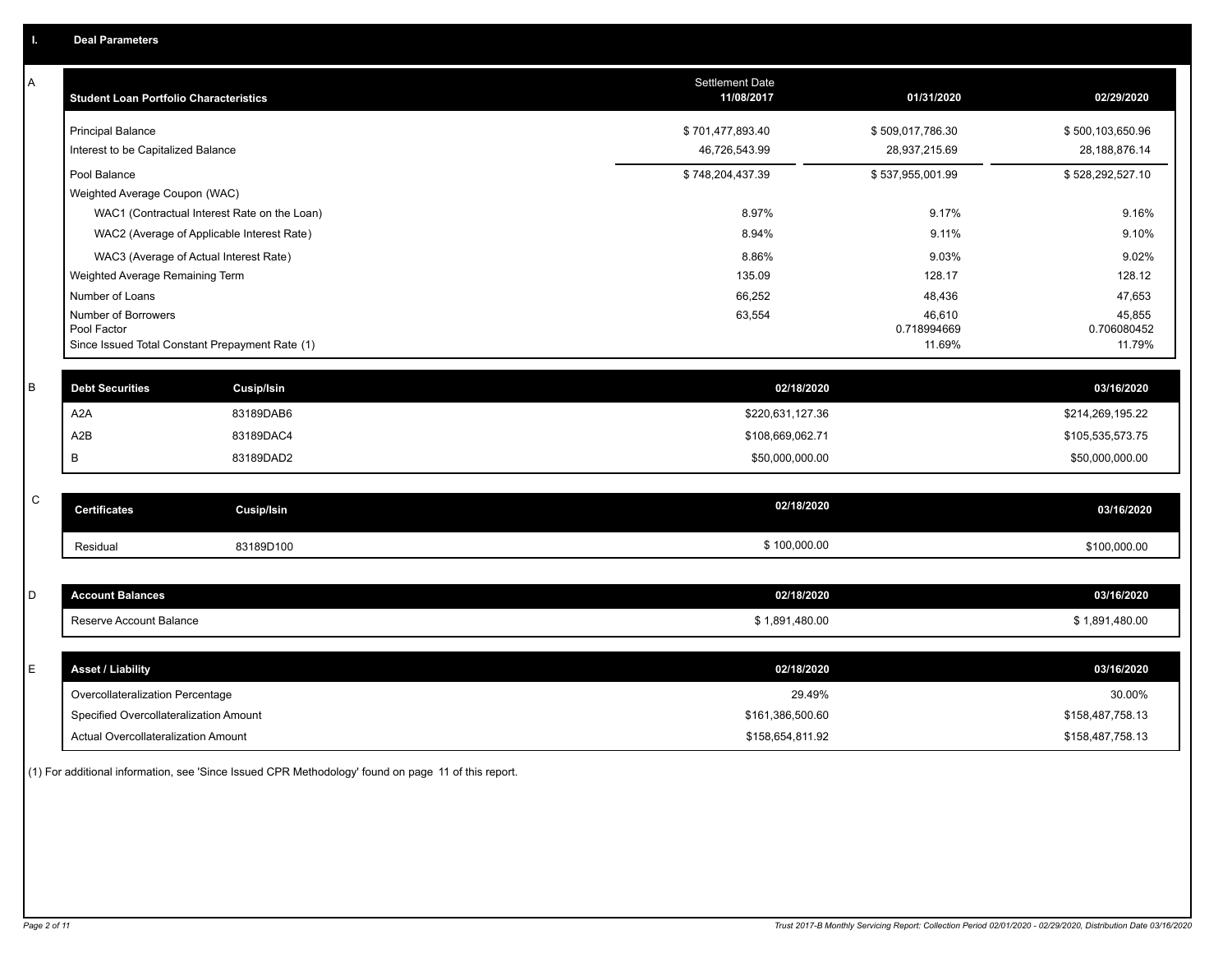### **II. 2017-B Trust Activity 02/01/2020 through 02/29/2020**

| Α | <b>Student Loan Principal Receipts</b>                           |                 |
|---|------------------------------------------------------------------|-----------------|
|   | <b>Borrower Principal</b>                                        | 9,993,731.45    |
|   | <b>Consolidation Activity Principal</b>                          | 0.00            |
|   | Seller Principal Reimbursement                                   | (2,368.19)      |
|   | Servicer Principal Reimbursement                                 | 0.00            |
|   | Delinquent Principal Purchases by Servicer                       | 0.00            |
|   | <b>Other Principal Deposits</b>                                  | 143,516.80      |
|   | <b>Total Principal Receipts</b>                                  | \$10,134,880.06 |
| в | <b>Student Loan Interest Receipts</b>                            |                 |
|   | <b>Borrower Interest</b>                                         | 2,744,586.99    |
|   | <b>Consolidation Activity Interest</b>                           | 0.00            |
|   | Seller Interest Reimbursement                                    | (257.15)        |
|   | Servicer Interest Reimbursement                                  | 0.00            |
|   | Delinquent Interest Purchases by Servicer                        | 0.00            |
|   | Other Interest Deposits                                          | 3,871.07        |
|   | <b>Total Interest Receipts</b>                                   | \$2,748,200.91  |
| C | <b>Recoveries on Realized Losses</b>                             | \$89,253.03     |
| D | <b>Investment Income</b>                                         | \$18,051.45     |
| Е | <b>Funds Borrowed from Next Collection Period</b>                | \$0.00          |
| F | <b>Funds Repaid from Prior Collection Period</b>                 | \$0.00          |
| G | Loan Sale or Purchase Proceeds                                   | \$0.00          |
| н | Initial Deposits to Distribution Account                         | \$0.00          |
|   | <b>Excess Transferred from Other Accounts</b>                    | \$0.00          |
| J | <b>Borrower Benefit Reimbursements</b>                           | \$0.00          |
| Κ | <b>Other Deposits</b>                                            | \$0.00          |
| L | <b>Other Fees Collected</b>                                      | \$0.00          |
| M | <b>AVAILABLE FUNDS</b>                                           | \$12,990,385.45 |
| N | Non-Cash Principal Activity During Collection Period             | \$1,220,744.72  |
| O | Aggregate Purchased Amounts by the Depositor, Servicer or Seller | \$147,387.87    |
| P | Aggregate Loan Substitutions                                     | \$0.00          |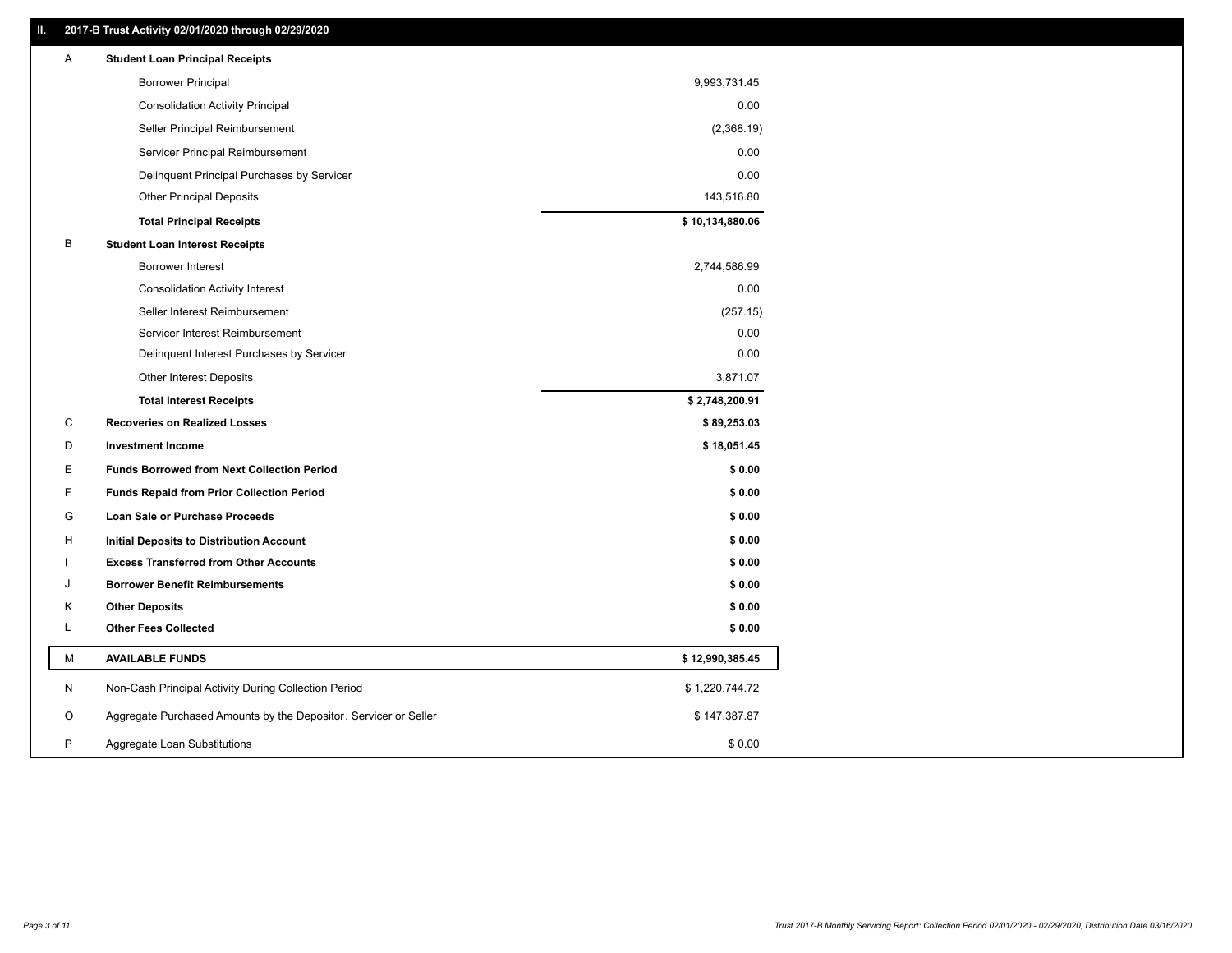| <b>Loans by Repayment Status</b> |                       |                          |            |                                                           |                |                            |                   |            |                                                                  |                |                            |
|----------------------------------|-----------------------|--------------------------|------------|-----------------------------------------------------------|----------------|----------------------------|-------------------|------------|------------------------------------------------------------------|----------------|----------------------------|
|                                  |                       |                          | 02/29/2020 |                                                           |                |                            |                   | 01/31/2020 |                                                                  |                |                            |
|                                  |                       | <b>Wtd Avg</b><br>Coupon | # Loans    | Principal and<br><b>Interest Accrued</b><br>to Capitalize | % of Principal | % of Loans in<br>Repay (1) | Wtd Avg<br>Coupon | # Loans    | <b>Principal and</b><br><b>Interest Accrued</b><br>to Capitalize | % of Principal | % of Loans in<br>Repay (1) |
| INTERIM:                         | IN SCHOOL             | 10.19%                   | 3,483      | \$49,304,492.10                                           | 9.333%         | $-$ %                      | 10.20%            | 3,673      | \$51,924,306.12                                                  | 9.652%         | $-$ %                      |
|                                  | GRACE                 | 10.00%                   | 1,097      | \$13,702,393.47                                           | 2.594%         | $-$ %                      | 9.91%             | 1,157      | \$13,947,459.30                                                  | 2.593%         | $-$ %                      |
|                                  | <b>DEFERMENT</b>      | 9.84%                    | 2,688      | \$32,716,301.52                                           | 6.193%         | $-$ %                      | 9.85%             | 2,654      | \$31,966,763.28                                                  | 5.942%         | $-$ %                      |
| <b>REPAYMENT:</b>                | <b>CURRENT</b>        | 8.76%                    | 37,769     | \$396,529,640.06                                          | 75.059%        | 91.668%                    | 8.75%             | 38,116     | \$400,868,896.21                                                 | 74.517%        | 91.082%                    |
|                                  | 31-60 DAYS DELINQUENT | 9.25%                    | 620        | \$8,810,449.05                                            | 1.668%         | 2.037%                     | 9.74%             | 688        | \$9,340,145.64                                                   | 1.736%         | 2.122%                     |
|                                  | 61-90 DAYS DELINQUENT | 9.31%                    | 306        | \$4,126,526.03                                            | 0.781%         | 0.954%                     | 8.77%             | 299        | \$4,018,048.34                                                   | 0.747%         | 0.913%                     |
|                                  | > 90 DAYS DELINQUENT  | 9.99%                    | 161        | \$2,364,913.73                                            | 0.448%         | 0.547%                     | 9.77%             | 159        | \$1,875,066.07                                                   | 0.349%         | 0.426%                     |
|                                  | FORBEARANCE           | 9.09%                    | 1,529      | \$20,737,811.14                                           | 3.925%         | 4.794%                     | 9.25%             | 1,690      | \$24,014,317.03                                                  | 4.464%         | 5.456%                     |
| <b>TOTAL</b>                     |                       |                          | 47,653     | \$528,292,527.10                                          | 100.00%        | 100.00%                    |                   | 48,436     | \$537,955,001.99                                                 | 100.00%        | 100.00%                    |

Percentages may not total 100% due to rounding \*

1 Loans classified in "Repayment" include any loan for which interim interest only, \$25 fixed payments or full principal and interest payments are due.

|                              |                                                                                                                                                                              |                          |            |                                                                  | <b>Loans by Borrower Status</b> |                                |                          |         |                                                                  |                |                                |
|------------------------------|------------------------------------------------------------------------------------------------------------------------------------------------------------------------------|--------------------------|------------|------------------------------------------------------------------|---------------------------------|--------------------------------|--------------------------|---------|------------------------------------------------------------------|----------------|--------------------------------|
|                              |                                                                                                                                                                              |                          | 02/29/2020 |                                                                  |                                 |                                | 01/31/2020               |         |                                                                  |                |                                |
|                              |                                                                                                                                                                              | <b>Wtd Avg</b><br>Coupon | # Loans    | <b>Principal and</b><br><b>Interest Accrued</b><br>to Capitalize | % of Principal                  | % of Loans in<br>P&I Repay (2) | <b>Wtd Avg</b><br>Coupon | # Loans | <b>Principal and</b><br><b>Interest Accrued</b><br>to Capitalize | % of Principal | % of Loans in<br>P&I Repay (2) |
| INTERIM:                     | IN SCHOOL                                                                                                                                                                    | 9.69%                    | 6,931      | \$97,200,696.46                                                  | 18.399%                         | $-$ %                          | 9.70%                    | 7,321   | \$102,112,899.48                                                 | 18.982%        | $-$ %                          |
|                              | GRACE                                                                                                                                                                        | 9.56%                    | 2,122      | \$26,298,640.15                                                  | 4.978%                          | $-$ %                          | 9.51%                    | 2,223   | \$27,445,819.19                                                  | 5.102%         | $-$ %                          |
|                              | <b>DEFERMENT</b>                                                                                                                                                             | 9.45%                    | 4,826      | \$57,709,167.07                                                  | 10.924%                         | $-$ %                          | 9.46%                    | 4,758   | \$56,862,482.90                                                  | 10.570%        | $-$ %                          |
| P&I REPAYMENT:               | <b>CURRENT</b>                                                                                                                                                               | 8.66%                    | 31,190     | \$311,433,309.91                                                 | 58.951%                         | 89.729%                        | 8.65%                    | 31,345  | \$312,837,779.82                                                 | 58.153%        | 88.992%                        |
|                              | 31-60 DAYS DELINQUENT                                                                                                                                                        | 9.24%                    | 598        | \$8,571,452.53                                                   | 1.622%                          | 2.470%                         | 9.71%                    | 654     | \$8,931,998.51                                                   | 1.660%         | 2.541%                         |
|                              | 61-90 DAYS DELINQUENT                                                                                                                                                        | 9.30%                    | 300        | \$4,066,996.31                                                   | 0.770%                          | 1.172%                         | 8.73%                    | 292     | \$3,931,613.13                                                   | 0.731%         | 1.118%                         |
|                              | > 90 DAYS DELINQUENT                                                                                                                                                         | 9.97%                    | 157        | \$2,274,453.53                                                   | 0.431%                          | 0.655%                         | 9.77%                    | 153     | \$1,818,091.93                                                   | 0.338%         | 0.517%                         |
|                              | FORBEARANCE                                                                                                                                                                  | 9.09%                    | 1,529      | \$20,737,811.14                                                  | 3.925%                          | 5.975%                         | 9.25%                    | 1,690   | \$24,014,317.03                                                  | 4.464%         | 6.831%                         |
| <b>TOTAL</b><br>$\star$<br>2 | Percentages may not total 100% due to rounding<br>Loans classified in "P&I Repayment" includes only those loans for which scheduled principal and interest payments are due. |                          | 47,653     | \$528,292,527.10                                                 | 100.00%                         | 100.00%                        |                          | 48,436  | \$537,955,001.99                                                 | 100.00%        | 100.00%                        |

WAC reflects WAC3 To conform with company standard reporting these sections now include Princial and Interest Accrued to Capitalize .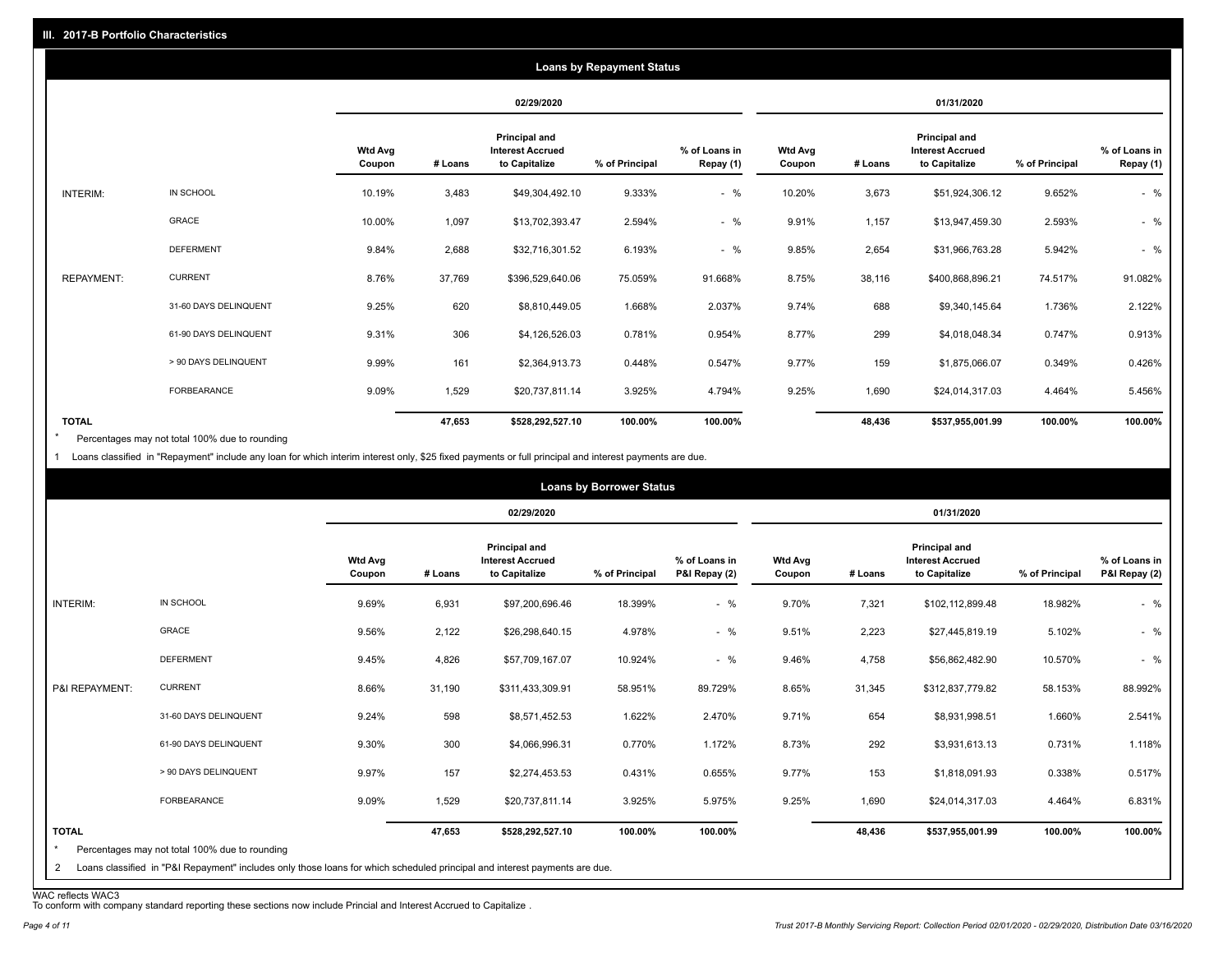|                                                                                                  | 2/29/2020        | 1/31/2020        |
|--------------------------------------------------------------------------------------------------|------------------|------------------|
| Pool Balance                                                                                     | \$528,292,527.10 | \$537,955,001.99 |
| Total # Loans                                                                                    | 47,653           | 48,436           |
| Total # Borrowers                                                                                | 45,855           | 46,610           |
| Weighted Average Coupon                                                                          | 9.10%            | 9.11%            |
| Weighted Average Remaining Term                                                                  | 128.12           | 128.17           |
| Percent of Pool - Cosigned                                                                       | 92.5%            | 92.5%            |
| Percent of Pool - Non Cosigned                                                                   | 7.5%             | 7.5%             |
| Borrower Interest Accrued for Period                                                             | \$3,701,357.58   | \$3,804,657.00   |
| Outstanding Borrower Interest Accrued                                                            | \$31,539,519.92  | \$32,372,366.03  |
| Gross Principal Realized Loss - Periodic *                                                       | \$387,257.18     | \$339,620.73     |
| Gross Principal Realized Loss - Cumulative *                                                     | \$12,236,281.21  | \$11,849,024.03  |
| Recoveries on Realized Losses - Periodic                                                         | \$89,253.03      | \$112,533.91     |
| Recoveries on Realized Losses - Cumulative                                                       | \$1,465,098.75   | \$1,375,845.72   |
| Net Losses - Periodic                                                                            | \$298,004.15     | \$227,086.82     |
| Net Losses - Cumulative                                                                          | \$10,771,182.46  | \$10,473,178.31  |
| Non-Cash Principal Activity - Capitalized Interest                                               | \$1,608,718.60   | \$917,242.90     |
| Since Issued Total Constant Prepayment Rate (CPR) (1)                                            | 11.79%           | 11.69%           |
| <b>Loan Substitutions</b>                                                                        | \$0.00           | \$0.00           |
| <b>Cumulative Loan Substitutions</b>                                                             | \$0.00           | \$0.00           |
| <b>Unpaid Servicing Fees</b>                                                                     | \$0.00           | \$0.00           |
| <b>Unpaid Administration Fees</b>                                                                | \$0.00           | \$0.00           |
| <b>Unpaid Carryover Servicing Fees</b>                                                           | \$0.00           | \$0.00           |
| Note Interest Shortfall                                                                          | \$0.00           | \$0.00           |
| Loans in Modification                                                                            | \$30,418,780.77  | \$29,417,484.72  |
| % of Loans in Modification as a % of Loans in Repayment (P&I)                                    | 9.32%            | 8.98%            |
|                                                                                                  |                  |                  |
| % Annualized Gross Principal Realized Loss - Periodic as a %<br>of Loans in Repayment (P&I) * 12 | 1.42%            | 1.24%            |
| % Gross Principal Realized Loss - Cumulative as a % of<br>Original Pool Balance                  | 1.64%            | 1.58%            |
|                                                                                                  |                  |                  |

\* In accordance with the Servicer's current policies and procedures, after September 1, 2017 loans subject to bankruptcy claims generally will not be reported as a charged- off unless and until they are delinquent for 120

(1) For additional information, see 'Since Issued CPR Methodology' found on page 11 of this report.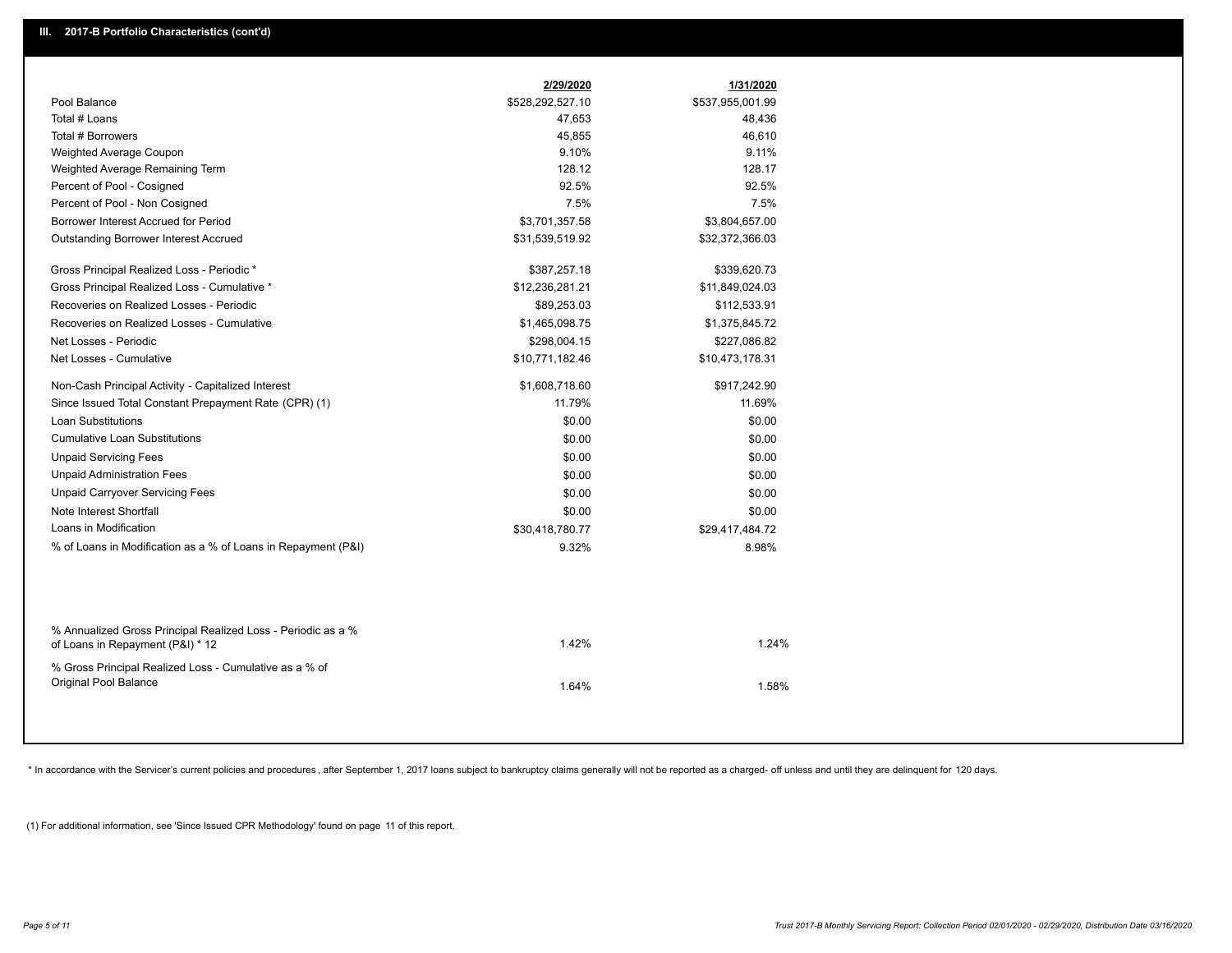#### **Loan Program**  A

|                                    | Weighted<br><b>Average Coupon</b> | # LOANS | <b>\$ AMOUNT</b> | $%$ *     |
|------------------------------------|-----------------------------------|---------|------------------|-----------|
| - Smart Option Interest-Only Loans | 8.08%                             | 11,127  | \$93,321,100.94  | 17.665%   |
| - Smart Option Fixed Pay Loans     | 9.04%                             | 11,759  | \$159,226,568.28 | 30.140%   |
| - Smart Option Deferred Loans      | 9.33%                             | 24.767  | \$275,744,857.88 | 52.195%   |
| - Other Loan Programs              | $0.00\%$                          | 0       | \$0.00           | $0.000\%$ |
| <b>Total</b>                       | 9.02%                             | 47,653  | \$528,292,527.10 | 100.000%  |

\* Percentages may not total 100% due to rounding

B

C

**Index Type**

|                       | Weighted<br><b>Average Coupon</b> | # LOANS | <b>\$ AMOUNT</b> | $%$ *     |
|-----------------------|-----------------------------------|---------|------------------|-----------|
| - Fixed Rate Loans    | 8.23%                             | 10,506  | \$129,199,823.03 | 24.456%   |
| - LIBOR Indexed Loans | 9.28%                             | 37,147  | \$399,092,704.07 | 75.544%   |
| - Other Index Rates   | $0.00\%$                          |         | \$0.00           | $0.000\%$ |
| <b>Total</b>          | 9.02%                             | 47,653  | \$528,292,527.10 | 100.000%  |

\* Percentages may not total 100% due to rounding

#### **Weighted Average Recent FICO**

| (2)<br>Wtd Avg Recent FICO Band | # LOANS | <b>\$ AMOUNT</b> | $%$ *    |
|---------------------------------|---------|------------------|----------|
| $0 - 639$                       | 3,923   | \$41,728,669.82  | 7.899%   |
| 640 - 669                       | 3,090   | \$33,902,359.83  | 6.417%   |
| 670 - 699                       | 5,241   | \$60,608,795.66  | 11.473%  |
| 700 - 739                       | 10,234  | \$115,773,104.32 | 21.915%  |
| $740 +$                         | 25,163  | \$276,265,887.79 | 52.294%  |
| N/A <sup>(1)</sup>              | 2       | \$13,709.68      | 0.003%   |
| <b>Total</b>                    | 47,653  | \$528,292,527.10 | 100.000% |
|                                 |         |                  |          |

WAC reflects WAC3

To conform with company standard reporting these sections now include Princial and Interest Accrued to Capitalize .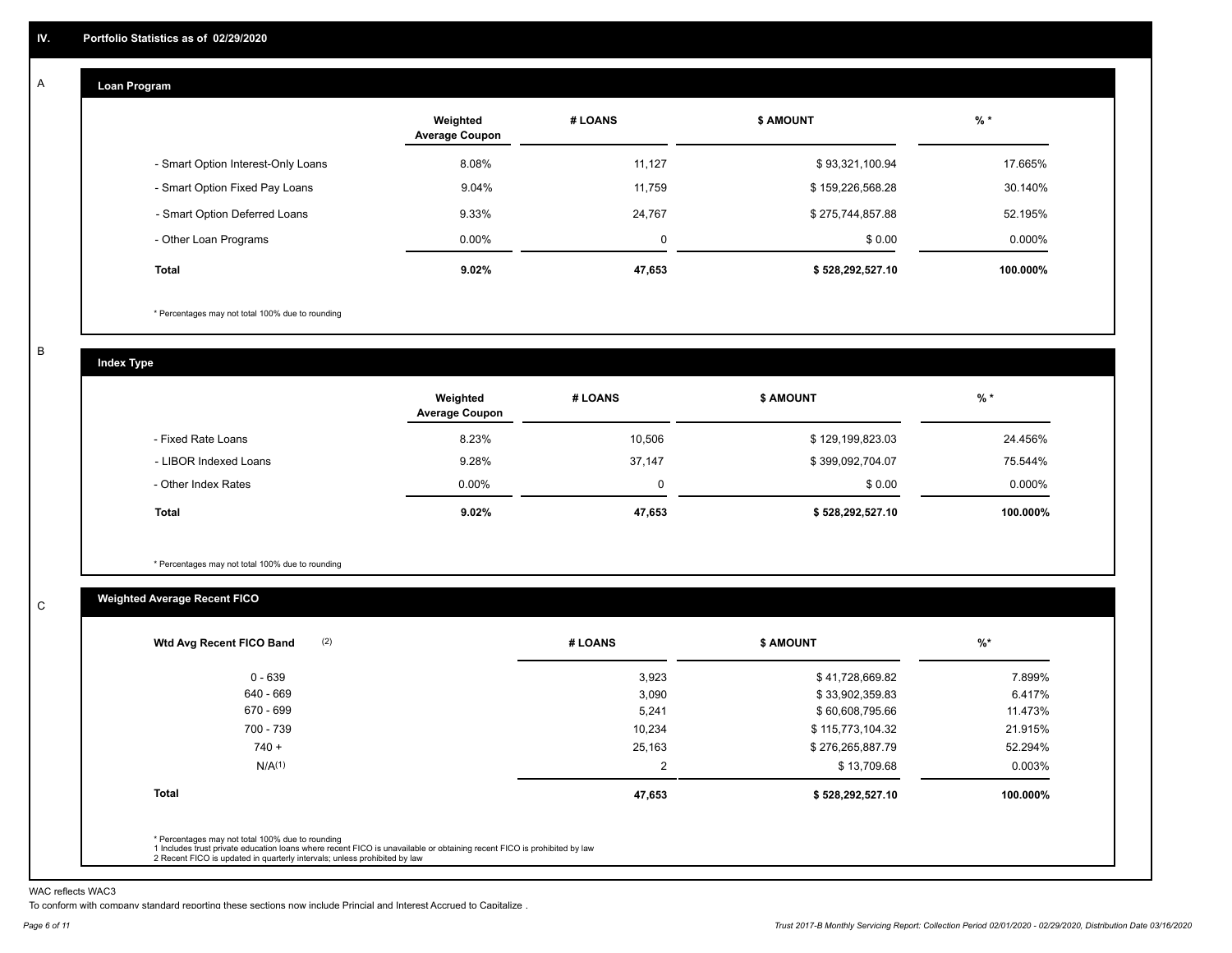| ۷. | 2017-B Reserve Account, Principal Distribution, and R-2 Certificate Calculations                                                                                                                                          |                  |  |
|----|---------------------------------------------------------------------------------------------------------------------------------------------------------------------------------------------------------------------------|------------------|--|
| А. | <b>Reserve Account</b>                                                                                                                                                                                                    |                  |  |
|    | Specified Reserve Account Balance                                                                                                                                                                                         | \$1,891,480.00   |  |
|    | Actual Reserve Account Balance                                                                                                                                                                                            | \$1,891,480.00   |  |
| В. | <b>Principal Distribution Amount</b>                                                                                                                                                                                      |                  |  |
|    | Class A Notes Outstanding<br>i.                                                                                                                                                                                           | \$329,300,190.07 |  |
|    | Pool Balance<br>ii.                                                                                                                                                                                                       | \$528,292,527.10 |  |
|    | First Priority Principal Distribution Amount (i - ii)<br>iii.                                                                                                                                                             | \$0.00           |  |
|    | Class A and B Notes Outstanding<br>iv.                                                                                                                                                                                    | \$379,300,190.07 |  |
|    | First Priority Principal Distribution Amount<br>v.                                                                                                                                                                        | \$0.00           |  |
|    | Pool Balance<br>vi.                                                                                                                                                                                                       | \$528,292,527.10 |  |
|    | Specified Overcollateralization Amount<br>vii.                                                                                                                                                                            | \$158,487,758.13 |  |
|    | Regular Principal Distribution Amount (if (iv > 0, (iv - v) - (vi - vii))<br>viii.                                                                                                                                        | \$9,495,421.10   |  |
|    | Pool Balance<br>ix.                                                                                                                                                                                                       | \$528,292,527.10 |  |
|    | 10% of Initial Pool Balance<br>х.                                                                                                                                                                                         | \$74,820,443.74  |  |
|    | First Priority Principal Distribution Amount<br>xi.                                                                                                                                                                       | \$0.00           |  |
|    | Regular Principal Distribution Amount<br>xii.                                                                                                                                                                             | \$9,495,421.10   |  |
|    | Available Funds (after payment of waterfall items A through I)<br>xiii.                                                                                                                                                   | \$2,286,624.52   |  |
|    | xiv. Additional Principal Distribution Amount (if(vi <= x,min(xiii, vi - xi - xii)))                                                                                                                                      | \$0.00           |  |
| C. | R-2 Certificate                                                                                                                                                                                                           |                  |  |
|    | <b>Previous Notional Balance</b>                                                                                                                                                                                          | \$45,942,940.00  |  |
|    | Shortfall of Principal                                                                                                                                                                                                    | \$0.00           |  |
|    | Shortfall of Interest                                                                                                                                                                                                     | \$0.00           |  |
|    | <b>Current Notional Balance</b>                                                                                                                                                                                           | \$45,942,940.00  |  |
|    | Excess Distribution Allocated (1)                                                                                                                                                                                         | \$640,014.78     |  |
| D. | R-3 Certificate                                                                                                                                                                                                           |                  |  |
|    | <b>Previous Notional Balance</b>                                                                                                                                                                                          | \$25,980,571.97  |  |
|    | Remaining Principal Collections (2)                                                                                                                                                                                       | \$0.00           |  |
|    | <b>Current Notional Balance</b>                                                                                                                                                                                           | \$25,593,314.79  |  |
|    | 1. Until the notional amount of the R-2 Certificate is reduced to zero and if there is excess cash through the distribution available it will be distributed to the R-2 Certificate, otherwise the<br>amount will be zero |                  |  |

2. Payments will be made after the principal balance of each class of notes has been reduced to zero and the pool balance is less than or equal to the principal balance of the R-3 Certificate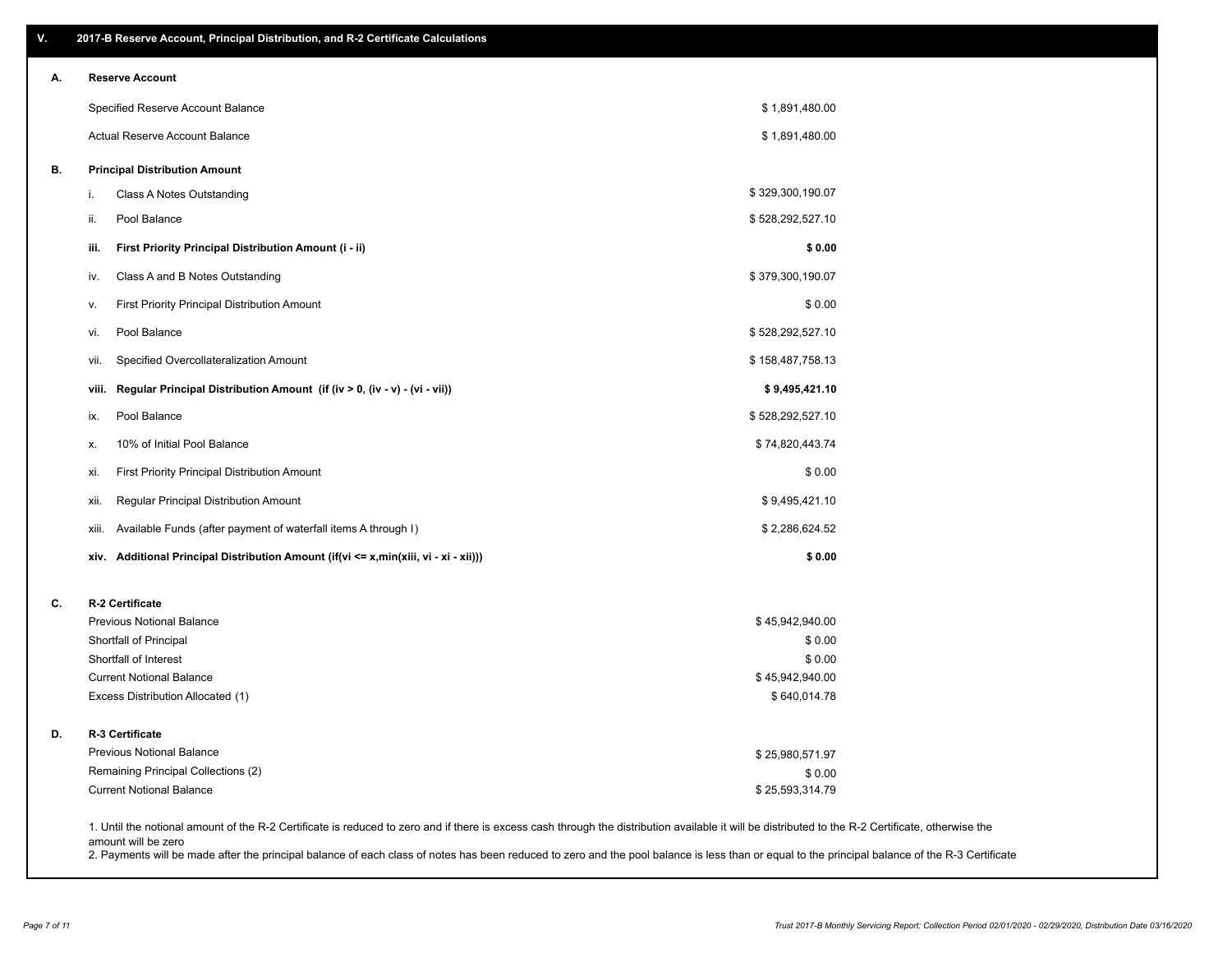|    |                                                         | Paid           | <b>Funds Balance</b> |
|----|---------------------------------------------------------|----------------|----------------------|
|    | <b>Total Available Funds</b>                            |                | \$12,990,385.45      |
| A  | <b>Trustee Fees</b>                                     | \$0.00         | \$12,990,385.45      |
| В  | <b>Servicing Fees</b>                                   | \$339,393.27   | \$12,650,992.18      |
| C  | i. Administration Fees                                  | \$8,333.00     | \$12,642,659.18      |
|    | ii. Unreimbursed Administrator Advances plus any Unpaid | \$0.00         | \$12,642,659.18      |
| D  | Class A Noteholders Interest Distribution Amount        | \$714,780.23   | \$11,927,878.95      |
| Е  | First Priority Principal Payment                        | \$0.00         | \$11,927,878.95      |
| F. | Class B Noteholders Interest Distribution Amount        | \$145,833.33   | \$11,782,045.62      |
| G  | <b>Reinstatement Reserve Account</b>                    | \$0.00         | \$11,782,045.62      |
| H  | Regular Principal Distribution                          | \$9,495,421.10 | \$2,286,624.52       |
|    | <b>Carryover Servicing Fees</b>                         | \$0.00         | \$2,286,624.52       |
| J  | Additional Principal Distribution Amount                | \$0.00         | \$2,286,624.52       |
| Κ  | Unpaid Expenses of Trustee                              | \$0.00         | \$2,286,624.52       |
|    | Unpaid Expenses of Administrator                        | \$0.00         | \$2,286,624.52       |
| м  | i. Remaining Funds to the R-1 Certificateholder(s)      | \$1,646,609.74 | \$640,014.78         |
|    | ii. Remaining Funds to the R-2 Certificateholder(s)     | \$640,014.78   | \$0.00               |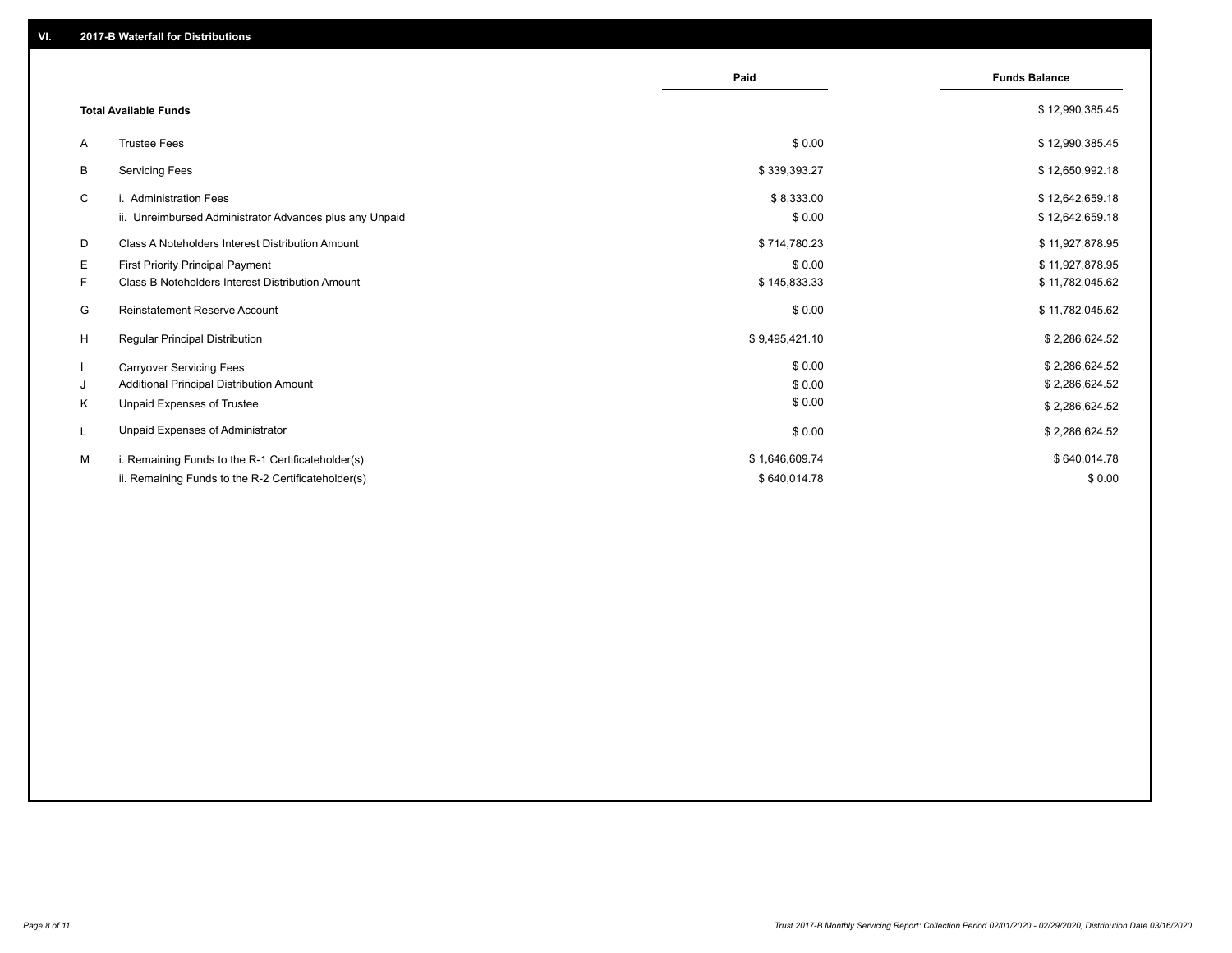## Ending Balance Factor Paydown Factor 0.023738553 0.023738553 0.000000000 Ending Principal Balance \$ 50,000,000.00 \$ 214,269,195.22 \$ 3214,269,195.22 \$ 50,000,000.00 \$ 50,000,000.00 Principal Paid \$6,361,932.14 \$ 3,133,488.96 \$ - Interest Shortfall \$ - \$ - \$ - Interest Paid **Secure 2.1 Accord 2.5 and 3.518,483.15** \$ 196,297.08 \$ 196,297.08 \$ 196,297.08 \$ 145,833.33 Total Interest Due \$ 196,297.08 \$ 196,297.08 \$ 196,297.08 \$ 196,297.08 \$ 196,297.08 \$ 196,297.08 Interest Shortfall from Prior Period Plus Accrued Interest \$ - \$ - \$ - Current Interest Due \$ 518,483.15 \$ 196,297.08 \$ 145,833.33 Accrued Interest Factor 0.002350000 0.001806375 0.002916667 Interest Rate\* 2.82000% 2.40850% 3.50000% Daycount Fraction 0.08333333 0.07500000 0.08333333 Accrual Period End 3/15/2020 3/16/2020 3/15/2020 Accrual Period Begin 2/15/2020 2/18/2020 2/15/2020 Record Date (Days Prior to Distribution) 1 1 NEW YORK BUSINESS DAY 1 NEW YORK BUSINESS DAY 1 NEW YORK BUSINESS DAY Spread/Fixed Rate 2.82% 0.75% 3.50% Index FIXED LIBOR FIXED Beginning Balance \$ 50,000,000.00 \$ \$ 50,000,000.00 \$ 220,631,127.36 \$ \$ 108,669,062.71 \$ \$ 50,000,000.00 \$ \$ 50,000,000.00 Cusip/Isin 83189DAB6 83189DAC4 83189DAD2 **A2A A2B B** 0.799511922 0.799511922 1.000000000 **Distribution Amounts**

\* Pay rates for Current Distribution. For the interest rates applicable to the next distribution date, please see https://www.salliemae.com/about/investors/data/SMBabrate.txt.

**VII. 2017-B Distributions**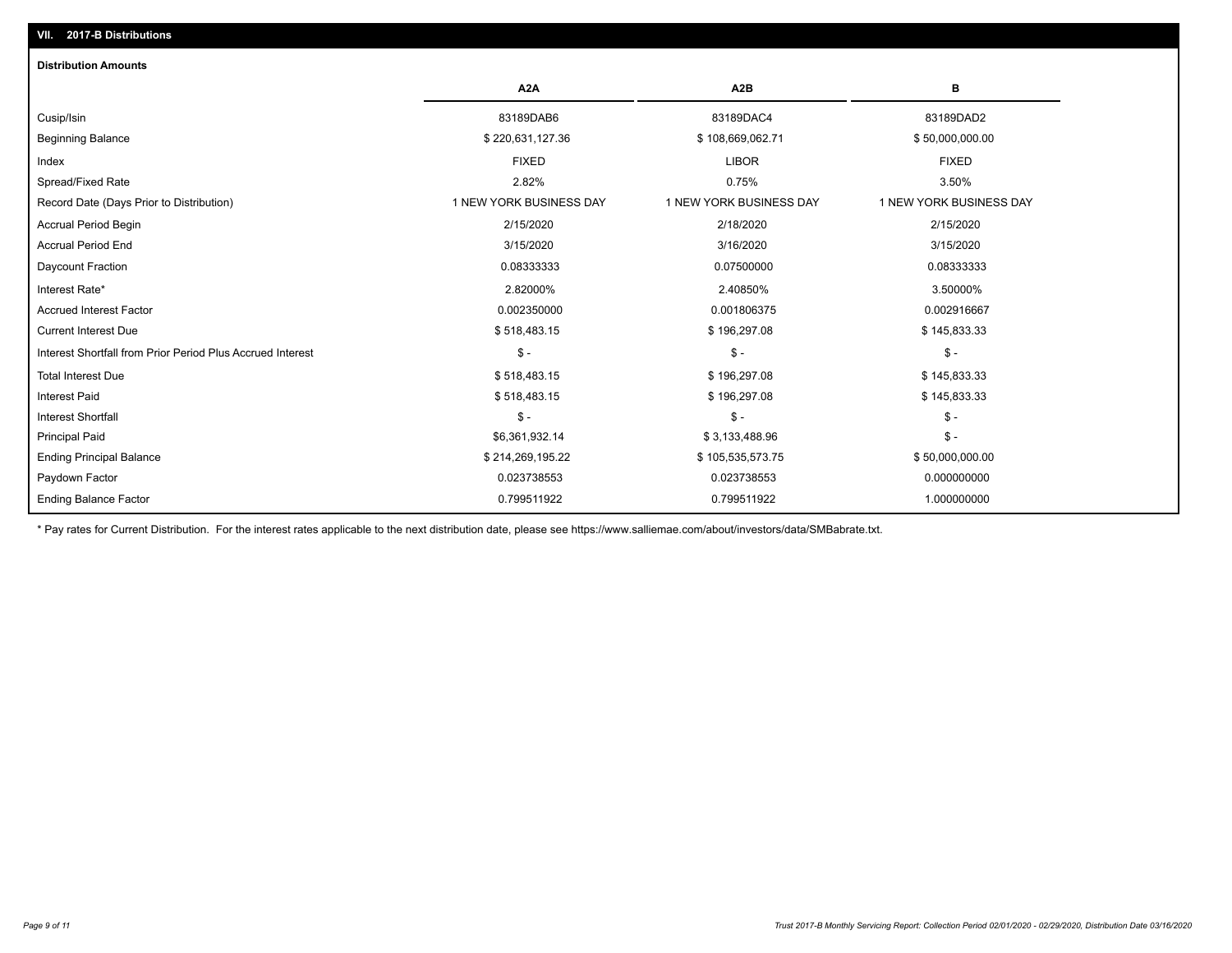#### **Since Issued Total CPR**

$$
\text{total CPR} = 1 - \left(\frac{APB}{PPB}\right)^{\left(\frac{12}{MSC}\right)}
$$

APB = Actual period-end Pool Balance PPB = Projected period-end Pool Balance assuming no prepayments and no defaults Pool Balance = Sum(Principal Balance + Interest Accrued to Capitalize Balance) MSC = Months Since Cut-Off

#### **Since-Issued Total Constant Prepayment Rate (CPR)**

Since-Issued Total CPR measures prepayments, both voluntary and involuntary, for a trust student loan pool over the life of a transaction. For each trust distribution, the actual month-end pool balance is compared against a month-end pool balance originally projected at issuance assuming no prepayments and defaults. For purposes of Since- Issued Total CPR calculations, projected period end pool balance assumes in-school status loans have up to a six month grace period before moving to repayment, grace status loans remain in grace status until their status end date and then to move to full principal and interest repayment, loans subject to interim interest or fixed payments during their in-school and grace period continue paying interim interest or fixed payments until full principal and interest repayment begins, all other trust loans are in full principal and interest repayment status, and that no trust loan in full principal and interest repayment moves from full principal and interest repayment status to any other status.

#### **Weighted Average Coupon**

*WAC1 = APB* ((*CIR*)\*(*APB*))

*WAC2 = APB*  $\frac{((APCL)^{*}(APB))}{APB}$  wac<sub>3</sub> =  $\frac{((ACTL)^{*}(A)P}{APB}$ 



APB = Actual period-end Pool Balance

CIR = Average of the Contractual Interest Rate (1)

APCL = Average of the Applicable Interest Rate (2)

ACTL = Average of the Actual Interest Rate (3)

#### **Weighted Average Coupon (WAC)**

(1) Contractual Interest Rate represents the interest rate indicated in the Promissory Note

(2) Appliclable Interest Rate represents the interest rate after rate reductions, if applicable, are applied

(3) Actual Interest Rate represents the interest rate when borrower incentive programs and rate reductions, if applicable, are applied